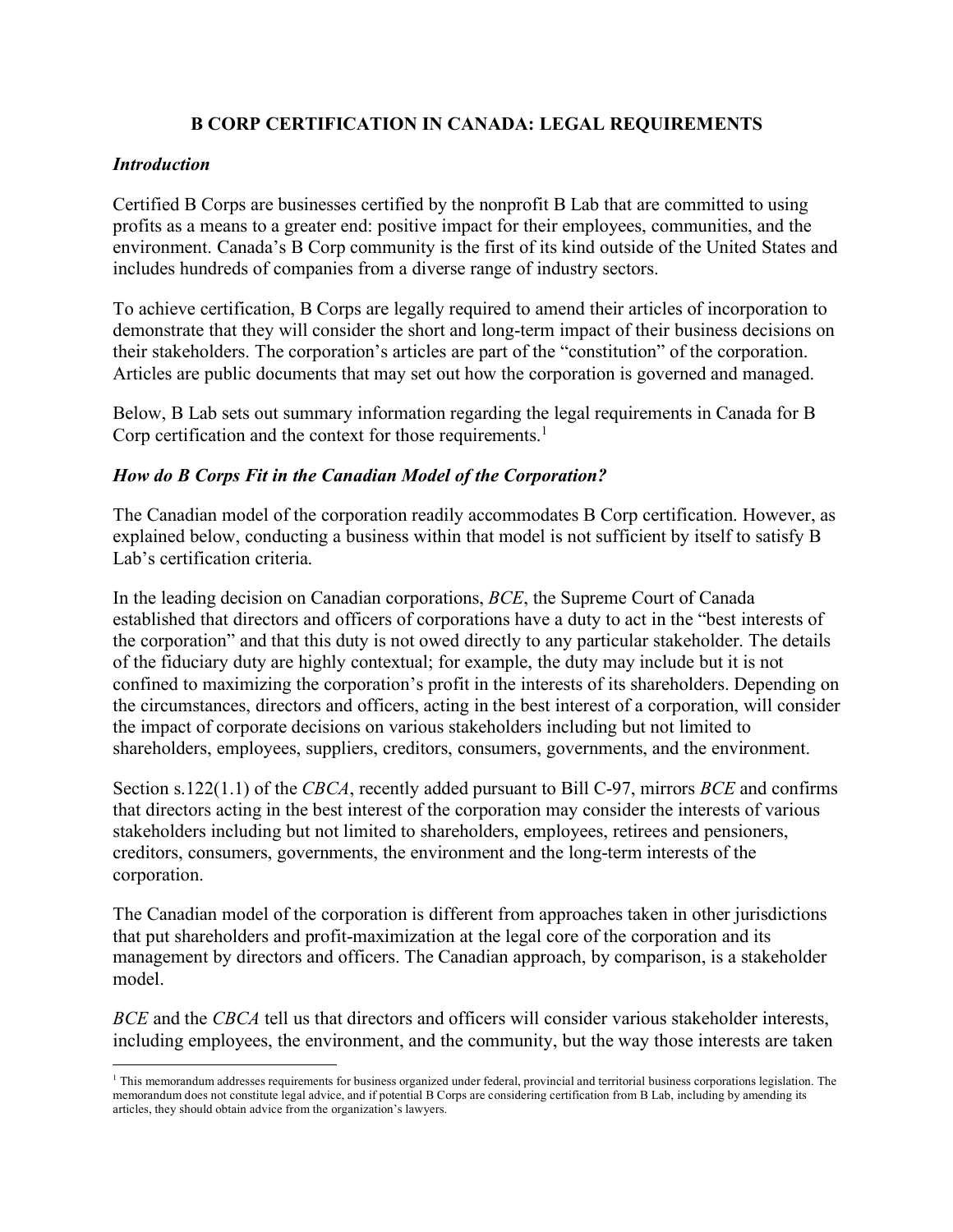into account is left to the business judgment of the directors and consideration may go no further than complying with legal rights and obligations. B Corp certification requires a greater commitment to stakeholder interests.

# *B Corp Certification Legal Requirements*

To become a certified B Corp, a corporation must include specified provisions in its articles. Amending the articles will require approval by the corporation's shareholders. Corporations have one year after B Corp certification to complete this process.

To satisfy the certification criteria, the following language must be included in the articles:

- 1. The purpose of the Company shall include, but is not in any way limited to or restricted by, the creation of a positive impact on society and the environment, taken as a whole, from the business and operations of the Company, which impact is material in view of the size and nature of the Company's business.
- 2. The Directors shall, when deciding what is in the best interests of the corporation, consider the short-term and the long-term interests of the corporation and the interests of the corporation's shareholders, employees, suppliers, creditors and consumers, as well as the government, the environment, and the community and society in which the corporation operates (the "Stakeholders"), to inform their decisions.
- 3. In discharging his or her duties, and in determining what is in the best interests of the corporation, each director shall consider all of the Stakeholders (defined above) but shall not be required to regard the interests of any particular Stakeholder as determinative.
- 4. Nothing in this Article express or implied, is intended to create or shall create or grant any right in or for any person other than a shareholder or any cause of action by or for any person other than a shareholder.
- 5. Notwithstanding the foregoing, any Director is entitled to rely upon the definition of "best interests" as set forth above in enforcing his or her rights hereunder, and under federal/provincial law and such reliance shall not, absent another breach, be construed as a breach of a Director's fiduciary duty of care, even in the context of a change in control transaction where, as a result of weighing other Stakeholders' interests, a Director determines to accept an offer, between two competing offers, with a lower price per share.

The above language to be included in the articles reflects the idea that B Corps, when deciding what is in the best interest of the corporation, must consider the broad impact of their decisions on a wide spectrum of stakeholders including but not limited to shareholders, employees, suppliers, creditors and consumers, as well as the government, the environment, and the community and society in which the corporation operates. The articles for B Corps commit the corporation – and its directors and officers in respect of their decision-making – to "the creation of a positive impact on society and the environment, taken as a whole".

The stakeholder-focused amendments to the articles of a B Corp can be enforced by the corporation's shareholders. The amendments signal to all the corporation's stakeholders that the business will be conducted in a manner that centers stakeholder interests and a positive impact